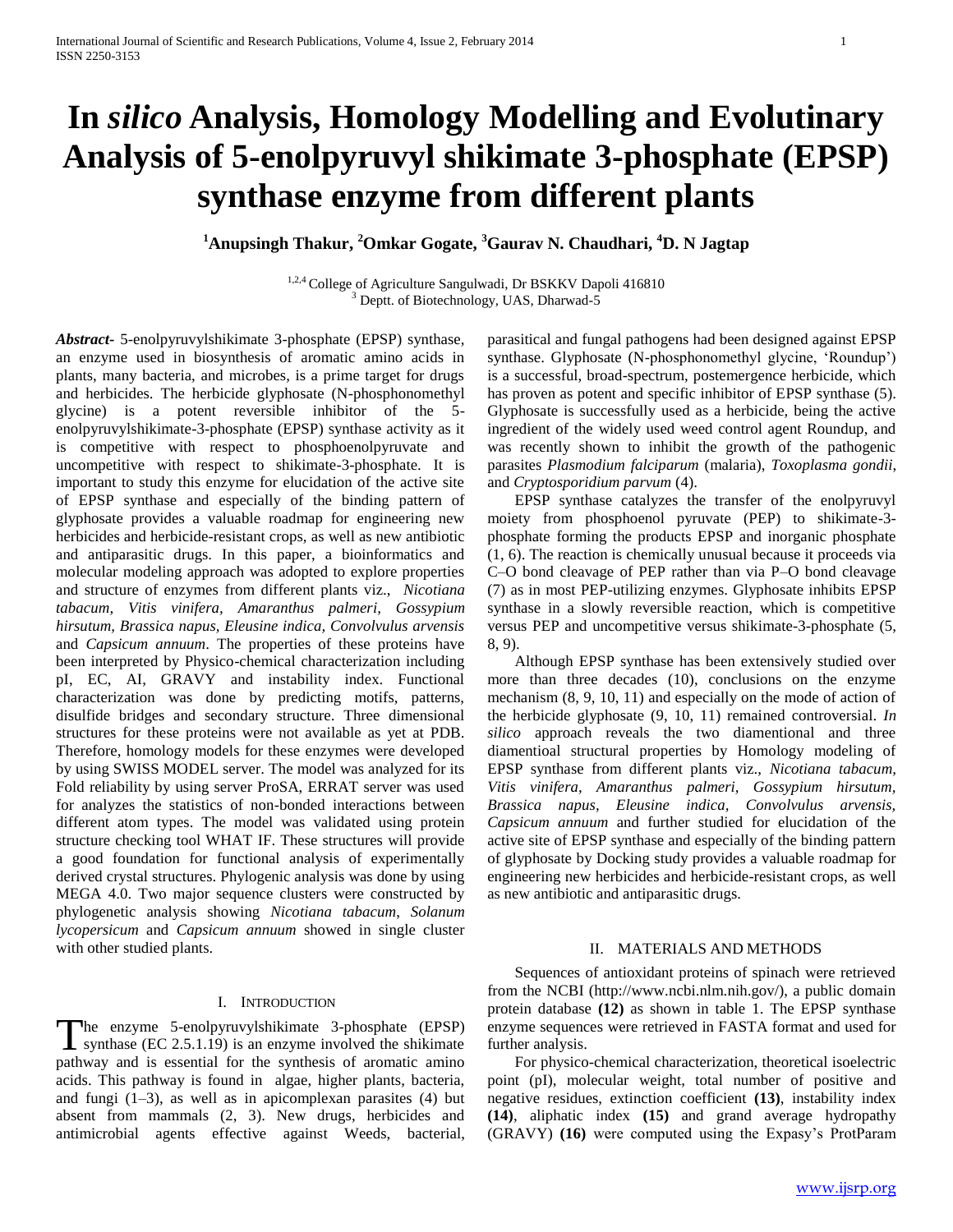server **(17)** (http://us.expasy.org/tools/protparam.html). The results were shown in Table 1.

 SOPMA **(18)** was employed for calculating the secondary structural features of the EPSP synthase enzyme sequences considered for this study. The results were presented in Table 2.

 The modeling of the three dimensional structure of the protein was performed by homology modeling server, Swissmodel (http://swissmodel.expasy.org/) **(19)**. The overall stereochemical property of the protein was assessed by Ramchandran plot analysis **(20)**. The validation for structure models obtained from the three software tools was performed by using WHAT IF **(21)**, ProSA **(22)** and ERRAT. The results of WHAT IF, ProSA (https://prosa.services.came.sbg.ac.at/prosa.php) and ERRAT (http://nihserver.mbi.ucla.edu/ERRATv2/) analysis were shown in figure 1. Structural analysis was performed and figures representations were generated with Swiss PDB Viewer **(23)**.

 Phylogeneic analysis for EPSP synthase from different plants was done by MEGA 4 tool. Results were shown in Figure 2. There is single cluster to all proteins revealed that the functional motif are conserved in evolution.

#### III. RESULTS AND DISCUSSION

 Table 1 shows accession numbers of EPSP synthase enzyme from different plants considered in this study and retrived in FASTA format for further analysis. The parameter pI, EC, AI, GRAVY and instability index, which was computed using Expasy's ProtParam tool had been shown in table 1. Isoelectric point (pI) value was calculated because at that value protein is stable and compact. pI value is the pH at which protein has no net charge. The computed pI value of EPSP synthase enzyme from plants *Brassica napus* and *Eleusine indica* (CAA35839.1, CAD01096.1, AAR87845.1) were less than 7  $(pI<7)$  indicates that these antioxidant proteins were considered as acidic whereas for *Convolvulus arvensis* it is 7.05 showing the neutral. The EPSP synthase enzyme plants *Nicotiana tabacum, Vitis vinifera, Amaranthus palmeri* and *Gossypium hirsutum* showed pI value more than 7.0. The computed isoelctric point (pI) will be useful for developing buffer system for purification by isoelectric focusing method. Extinction coefficient computed for the wavelength 276, 278, 279, 280 and 282 nm of which 280 nm is favored because proteins (Cys, Trp and Tyr amino acids) absorb light strongly. The high EC of enzyme from plants *Nicotiana tabacum* and *Brassica napus* indicates presence of high concentration of Cys, Trp and Tyr. The computed extinction coefficients help in the quantitative study of protein–protein and protein–ligand interactions in solution. The instability index provides an estimate of the stability of protein in a test tube. A protein whose instability index is smaller than 40 is predicted as stable, a value above 40 predicts that the protein may be unstable **(14)**. The instability index value for the spinach antioxidant proteins were found to be ranging from 29.2 to 36.59. The results classified as enzyme of all plants were stable protein (Table 1).

The aliphatic index (AI) is defined as the relative volume of a protein occupied by aliphatic side chains. It is a positive factor for the increase of thermal stability of globular proteins. Aliphatic index for the antioxidant protein sequences ranged from 88.87 to 95.53. The very high aliphatic index of all

enzymes sequences indicates that these enzymes may be stable for a wide temperature range whereas the lower thermal stability of enzyme from plant *Gossypium hirsutum* was indicative of a more flexible structure when compared to other antioxidant protein.

 The secondary structure of EPSP synthase enzyme from different plants were predicted by SOPMA (Self Optimized Prediction Method with Alignment) with default parameter which correctly predicts 69.5% of amino acids for a state description of the secondary structure prediction **(18)**. Results are represented in table 3 with parameters Alpha helix Pi helix Beta bridge Extended strand Beta turn Bend region Random coil Ambigous states.

 The modeling of the three dimensional structure of the protein was performed by three homology modeling server, Swiss Model. SWISS-MODEL is a fully automated protein structure homology-modeling server, accessible via the ExPASy web server, or from the program DeepView (Swiss Pdb-Viewer). The purpose of this server is to make Protein Modelling accessible to all biochemists and molecular biologists worldwide.

 The model was analyzed for its Fold reliability by using server ProSA server. The recognition of errors in experimental and theoretical models of protein structures is a major problem in structural biology. ProSA calculates an overall quality score for a specific input structure. If this score is outside a range characteristic for native proteins the structure probably contains errors. A plot of local quality scores points to problematic parts of the model which are also highlighted in a 3D molecule viewer to facilitate their detection. The z-score indicates overall model quality (As shown in analysis). Its value is displayed in a plot that contains the z-scores of all experimentally determined protein chains in current PDB. Plot of residue scores groups of structures from different sources (X-ray, NMR) are distinguished by different color. It can be used to check whether the z-score of the input structure is within the range of scores typically found for native proteins of similar size. Results are shown in figure 1. ERRAT server was used for analyzes the statistics of non-bonded interactions between different atom types. ERRAT is a protein structure verification algorithm that is especially well-suited for evaluating the progress of crystallographic model building and refinement. The program works by analyzing the statistics of non-bonded interactions between different atom types.

 The modeled structures of EPSP synthase enzymes were also validated by other structure verification servers WHAT IF **(21)**. Standard bond angles of the four models are determined using WHAT IF. The results were shown in Table 3. The analysis revealed RMS Z-scores were almost equal to 1 suggesting high model quality. The predicted structures conformed well to the stereochemistry indicating reasonably good quality.

 Phylogenic analysis was done by using MEGA 4.0. Two major sequence clusters were constructed by phylogenetic analysis showing *Nicotiana tabacum,* and *Capsicum annuum* showed in single cluster with other studied plants.

### IV. CONCLUSION

 The modeling of the three dimensional structure of the protein was performed by three homology modeling server, Swiss Model. Model of EPSP synthase enzyme from all plants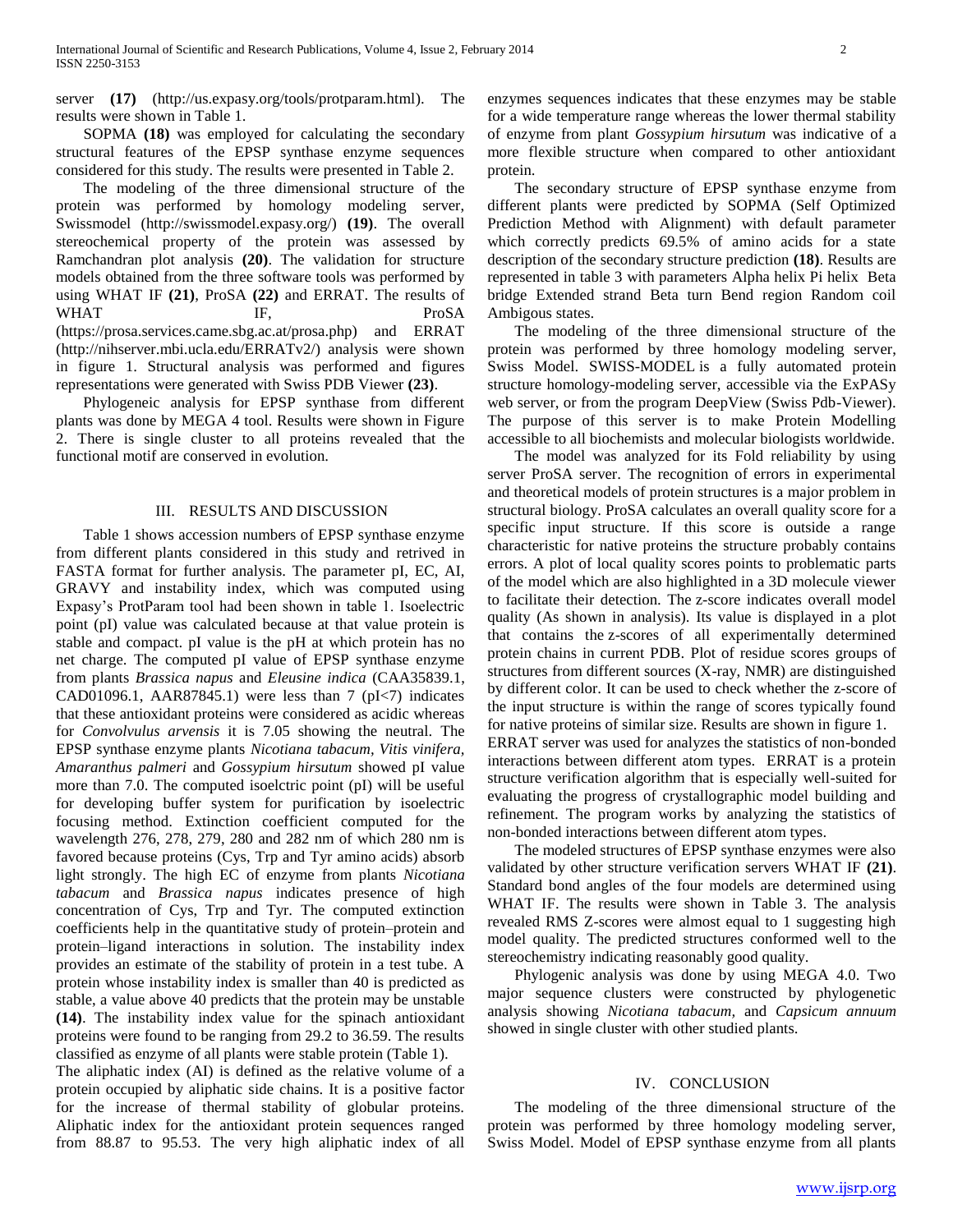show reliable folding, validated by ERRAT and WHAT IF servers. These structures will provide a good foundation for functional analysis of experimentally derived crystal structures.

#### **REFERENCES**

- [1] Bentley, R. (1990) Crit. Rev. Biochem. Mol. Biol. 25, 307–383.
- [2] Haslam, E. (1993) Shicimic Acid: Metabolism and Metabolites (Wiley, Chichester, U.K.).
- [3] Kishore, G. M. & Shah, D. M. (1988) Annu. Rev. Biochem. 57, 627–663.
- [4] Roberts F., Roberts, C. W., Johnson, J. J., Kyle, D. E., Krell, T., Coggins, J. R., Coombs, G. H., Milhous, W. K., Tzipori, S., Ferguson, D. J. P., et al. (1998) Nature (London) 393, 801–805.
- [5] Steinru¨cken, H. C. & Amrhein, N. (1980) Biochem. Biophys. Res. Commun. 94, 1207–1212.
- [6] Levin, J. G. & Sprinson, D. B. (1964) J. Biol. Chem. 239, 1142–1150.
- [7] Walsh, C. T., Benson, T. E., Kim, D. H. & Lees, W. J. (1996) Chem. Biol. 3, 83–91.
- [8] Boocock, M. R. & Coggins, J. R. (1983) FEBS Lett. 154, 127–133.
- [9] Steinru¨cken, H. C. & Amrhein, N. (1984) Eur. J. Biochem. 143, 351–357.
- [10] American Chemical Society (1997). Glyphosate: A Unique Global Herbicide (American Chemical Society Monograph, Washington, D.C.).
- [11] Sikorski, J. A. & Gruys, K. J. (1997) Acc. Chem. Res. 30, 2–8.
- [12] Bairoch A.and Apweiler R. (2000) "The SWISS-PROT protein sequence database and its supplement TrEMBL in 2000" Nucleic Acids Res 28: 45- 48.
- [13] Gill S. C and Von Hippel P. H. (1989) "Extinction coefficient" Anal Biochem 182: 319- 328.
- [14] Guruprasad K., Reddy B. V. P. and Pandit M. W. (1990) "Correlation between stability of a protein and its dipeptide composition: a novel approach for predicting in vivo stability of a protein from its primary sequence" Prot Eng 4: 155-164.
- [15] Ikai A. J. (1980) "Thermo stability and aliphatic index of globular proteins" J Biochem 88: 1895-1898
- [16] Kyte J. and Doolottle R. F. (1982) "A simple method for displaying the hydropathic character of a protein" J Mol Biol 157: 105- 132
- [17] Gasteiger E (2005) "Protein Identifi cation and Analysis Tools on the ExPASy Server" In: John M. Walker ed, The Proteomics Protocols Handbook, Humana Press 571-607
- [18] Geourjon C. and Deléage G. (1995) "SOPMA: signifi cant improvements in protein secondary structure prediction by consensus prediction from multiple alignments" Comput Appl Biosci 11: 681-684.
- [19] Arnold K., Bordoli L., Kopp J. and Schwede T. (2006) "The SWISS-MODEL workspace: a web-based environment for protein structure homology modeling" Bioinformatics 22: 195-201
- [20] Ramachandran G. N., Ramakrishnan C. and Sasisekhran V. (1963) "Stereochemistry of polypeptide chain configuarations" J Mol Biol 7: 95- 99.
- [21] Vriend G. (1990) "WHAT IF: a molecular modelling and drug design program" J. Mol. Graph. 8, 52--56.
- [22] Wiederstein M. and Sippl M. J. (2007) "ProSA-web: interactive web service for the recognition of errors in three-dimensional structures of proteins" Nucleic Acids Res 2007;35:W407-410.
- [23] Guex N. and Manuel C. P. (1997) "Data Modeling, Analysis and Classifi cation SWISSMODEL and the Swiss-Pdb Viewer: An environment for comparative protein modeling" Electrophoresis 18: 2714-2723.

#### AUTHORS

**First Author –** Anupsingh Thakur, M.Sc Molecular Biology and biotechnology, Assistant professor, College of Agriculture Sangulwadi, Dr BSKKV Dapoli 416810 (anupthakur34@yahoo.com).

**Second Author –** Omkar Gogate, M.Sc Bio-Analytical Techniques, Assistant professor, College of Agriculture Sangulwadi, Dr BSKKV Dapoli 416810 (omkar.gogate@yahoo.in). **Third Author –** Gaurav N. Chaudhari, M.Sc Agriculture

Biotechnology, Deptt. of Biotechnology, UAS, Dharwad-5 (chaudharigaurav11@gmail.com).

**Correspondence Author –** Dr. D. N. Jagtap, Principal, of Agriculture Sangulwadi, Dr BSKKV Dapoli 416810 (mauli296@gmail.com).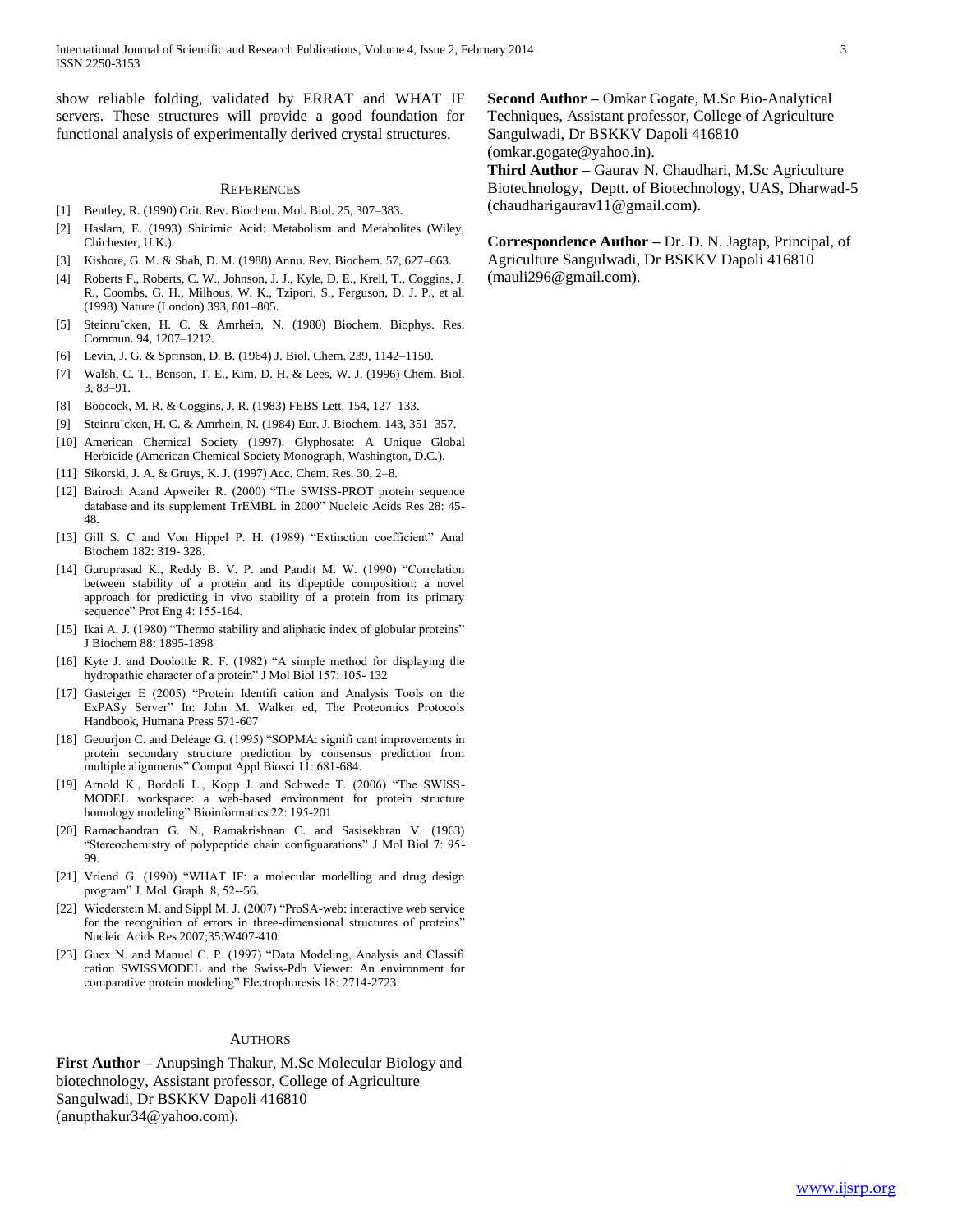|                      | Accession  | Sequence length | Molecular wt | pI   | $-R$ | $+R$ | EC    | $\rm II$ | AI    | <b>GRAVY</b> |
|----------------------|------------|-----------------|--------------|------|------|------|-------|----------|-------|--------------|
|                      | No.        |                 |              |      |      |      |       |          |       |              |
| Nicotiana tabacum    | AAA34071.1 | 518             | 55711.2      | 8.45 | 54   | 58   | 40380 | 31.62    | 92.37 | $-0.042$     |
| Vitisv inifera       | ACY29662.2 | 521             | 55486.7      | 7.58 | 50   | 51   | 31900 | 34.61    | 89.98 | $-0.017$     |
| Amaranthus palmeri   | ACV53022.1 | 518             | 55175.5      | 7.53 | 55   | 56   | 36370 | 36.59    | 91.08 | $-0.027$     |
| Gossypium hirsutum   | ACF16410.1 | 521             | 55597.1      | 8.56 | 52   | 57   | 38890 | 27.7     | 88.87 | $-0.041$     |
| Brassica napus       | CAA35839.1 | 516             | 55030.2      | 6.63 | 55   | 54   | 39015 | 33.33    | 91.63 | $-0.009$     |
| Eleusine indica      | CAD01096.1 | 445             | 47397.7      | 5.52 | 54   | 48   | 33265 | 29.2     | 94.65 | 0.08         |
|                      | AAR87845.1 | 445             | 47414.7      | 5.41 | 54   | 47   | 34775 | 29.21    | 95.53 | 0.09         |
| Convolvulus arvensis | ACD80082.1 | 520             | 55498.9      | 7.05 | 56   | 56   | 34755 | 36.34    | 92.25 | $-0.037$     |
| Capsicum annuum      | AEK22121.1 | 516             | 55377.7      | 7.54 | 56   | 57   | 33390 | 32.06    | 92.56 | $-0.047$     |

**Table 1 Protein sequences considered for the study and Parameters computed using Expasy'sProtParam tool And Transmembrane regions identified by SOSUI**

|                    | Nicotiana  | Vitis vinifera | Amaranthus | Gossypium  | <b>Brassica</b> | Eleusine indica |            | Convolvulus | Capsicum   |
|--------------------|------------|----------------|------------|------------|-----------------|-----------------|------------|-------------|------------|
|                    | tabacum    |                | palmeri    | hirsutum   | napus           |                 |            | arvensis    | annuum     |
|                    | AAA34071.1 | ACY29662.2     | ACV53022.1 | ACF16410.1 | CAA35839.1      | CAD01096.1      | AAR87845.1 | ACD80082.1  | AEK22121.1 |
| Alpha helix        | 31.47      | 28.79          | 33.2       | 30.13      | 31.78           | 33.48           | 32.36      | 30.77       | 34.88      |
| 310 helix          | 0.00%      | $0.00\%$       | 0.00%      | 0.00%      | 0.00%           | 0.00%           | $0.00\%$   | $0.00\%$    | 0.00%      |
| Pi helix           | 0.00%      | $0.00\%$       | 0.00%      | 0.00%      | $0.00\%$        | 0.00%           | 0.00%      | $0.00\%$    | 0.00%      |
| Beta bridge        | 0.00%      | $0.00\%$       | 0.00%      | $0.00\%$   | $0.00\%$        | 0.00%           | 0.00%      | 0.00%       | 0.00%      |
| Extended<br>strand | 17.76      | 18.62          | 16.02      | 18.04      | 18.02           | 16.63           | 17.98      | 15.96       | 16.67      |
| Beta turn          | 6.56       | 5.57           | 3.86       | 6.53       | 4.46            | 6.07            | 6.52       | 5.38        | 6.2        |
| Bend region        | 0.00%      | $0.00\%$       | 0.00%      | 0.00%      | $0.00\%$        | 0.00%           | 0.00%      | $0.00\%$    | 0.00%      |
| Random coil        | 44.21      | 47.02          | 46.91      | 45.3       | 45.75           | 43.82           | 43.15      | 47.88       | 42.25      |
| Ambigous<br>states | 0.00%      | $0.00\%$       | 0.00%      | $0.00\%$   | 0.00%           | 0.00%           | 0.00%      | 0.00%       | 0.00%      |

**Table 2.Calculated secondary structure elements by SOPMA**

|                                                     | Nicotiana  | Vitis vinifera | Amaranthus | Gossypium  | <i>Brassica</i> | Eleusine indica |            | Convolvulus | Capsicum   |  |
|-----------------------------------------------------|------------|----------------|------------|------------|-----------------|-----------------|------------|-------------|------------|--|
|                                                     | tabacum    |                | palmeri    | hirsutum   | napus           |                 |            | arvensis    | annuum     |  |
|                                                     | AAA34071.1 | ACY29662.2     | ACV53022.1 | ACF16410.1 | CAA35839.1      | CAD01096.1      | AAR87845.1 | ACD80082.   | AEK22121.1 |  |
| Structure Z-scores, positive is better than average |            |                |            |            |                 |                 |            |             |            |  |
| 1st generation packing quality                      | $-0.929$   | $-0.955$       | 1.387      | $-0.835$   | $-0.624$        | $-0.746$        | $-0.734$   | $-0.874$    | $-0.797$   |  |
| 2nd generation packing quality                      | $-2.093$   | .392           | $-2.87$    | $-2.332$   | $-1.953$        | $-1.771$        | $-1.664$   | $-2.01$     | $-2.064$   |  |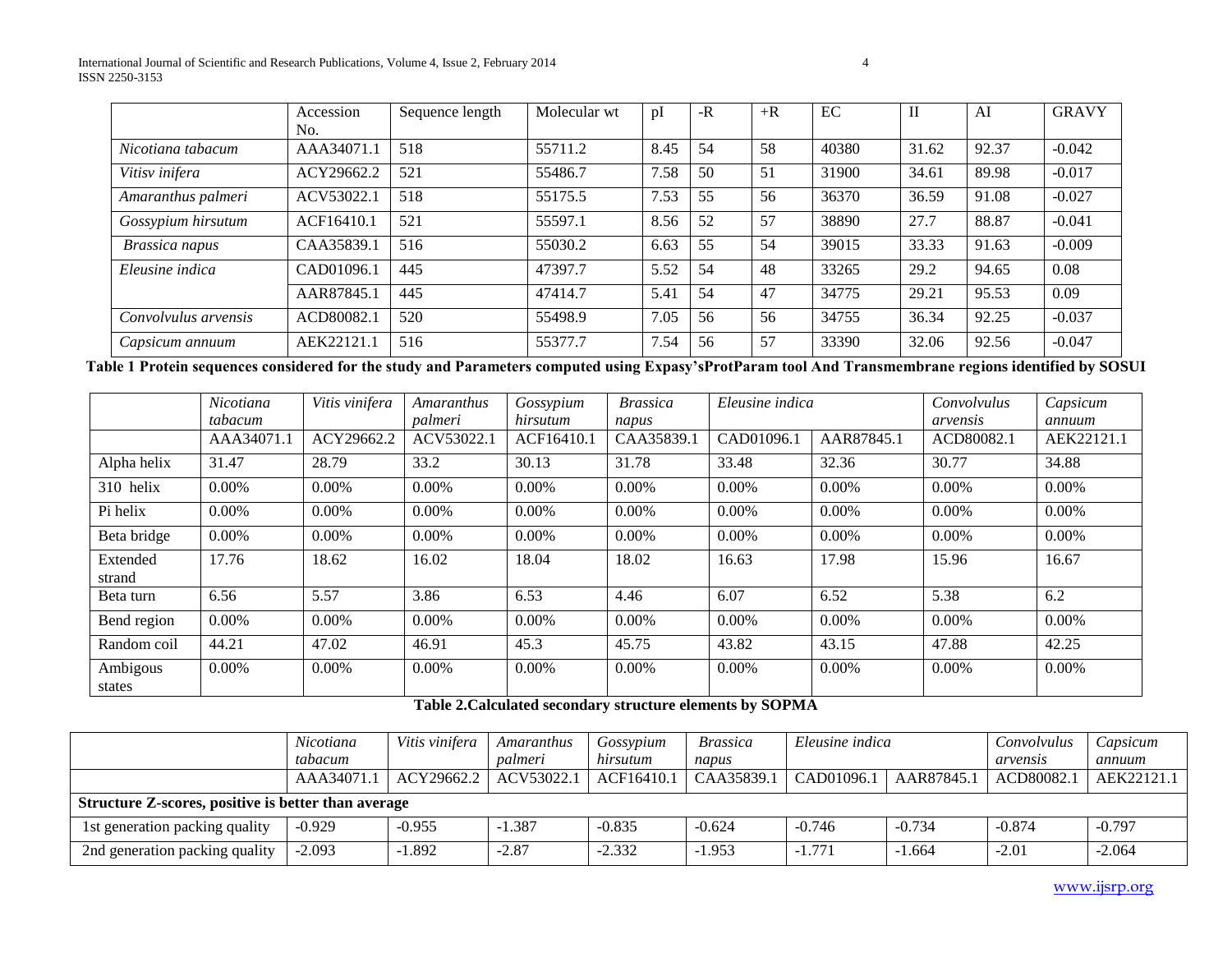International Journal of Scientific and Research Publications, Volume 4, Issue 2, February 2014 5 ISSN 2250-3153

| Ramachandran plot appearance          | $-1.089$ | $-0.895$ | $-1.078$ | $-0.886$ | $-0.79$  | $-0.931$ | $-0.906$ | $-1.027$ | $-0.952$ |  |
|---------------------------------------|----------|----------|----------|----------|----------|----------|----------|----------|----------|--|
| chi-1/chi-2 rotamer normality         | 0.961    | 1.321    | 0.073    | 1.104    | 1.163    | 1.291    | 1.227    | 1.376    | 0.852    |  |
| Backbone conformation                 | $-1.676$ | $-2.126$ | $-2.239$ | $-1.76$  | $-1.661$ | $-2.188$ | $-2.056$ | $-1.937$ | $-2.024$ |  |
| RMS Z-scores, should be close to 1.0: |          |          |          |          |          |          |          |          |          |  |
| Bond lengths                          | 0.652T   | 0.67     | 0.612    | 0.612T   | 0.616T   | 0.661T   | 0.641T   | 0.678    | 0.638T   |  |
| Bond angles                           | 1.086    | 1.14     | 1.355    | 1.118    | 1.127    | 1.172    | 1.166    | 1.101    | 1.088    |  |
| Omega angle restraints                | 1.041    | 0.964    | 1.072    | 1.088    | 0.881    | 1.007    | 1.031    | 0.875    | 0.97     |  |
| Side chain planarity                  | 1.823    | 2.344L   | 2.191L   | 1.857    | 1.819    | 1.906    | 1.935    | 1.579    | 2.009L   |  |
| Improper dihedral distribution        | 1.476    | 1.548L   | 1.763L   | 1.582L   | 1.516L   | 1.493    | 1.493    | 1.513L   | 1.516L   |  |
| Inside/Outside distribution           | 0.976    | 0.972    | 1.027    | 0.976    | 0.975    | 0.993    | 0.993    | 0.958    | 0.975    |  |

**Table 3 What if analysis**

## **Figure 1.Modeled Structure (SWISS MODE) andProSA analysis of Antioxidant proteins**



www.ijsrp.org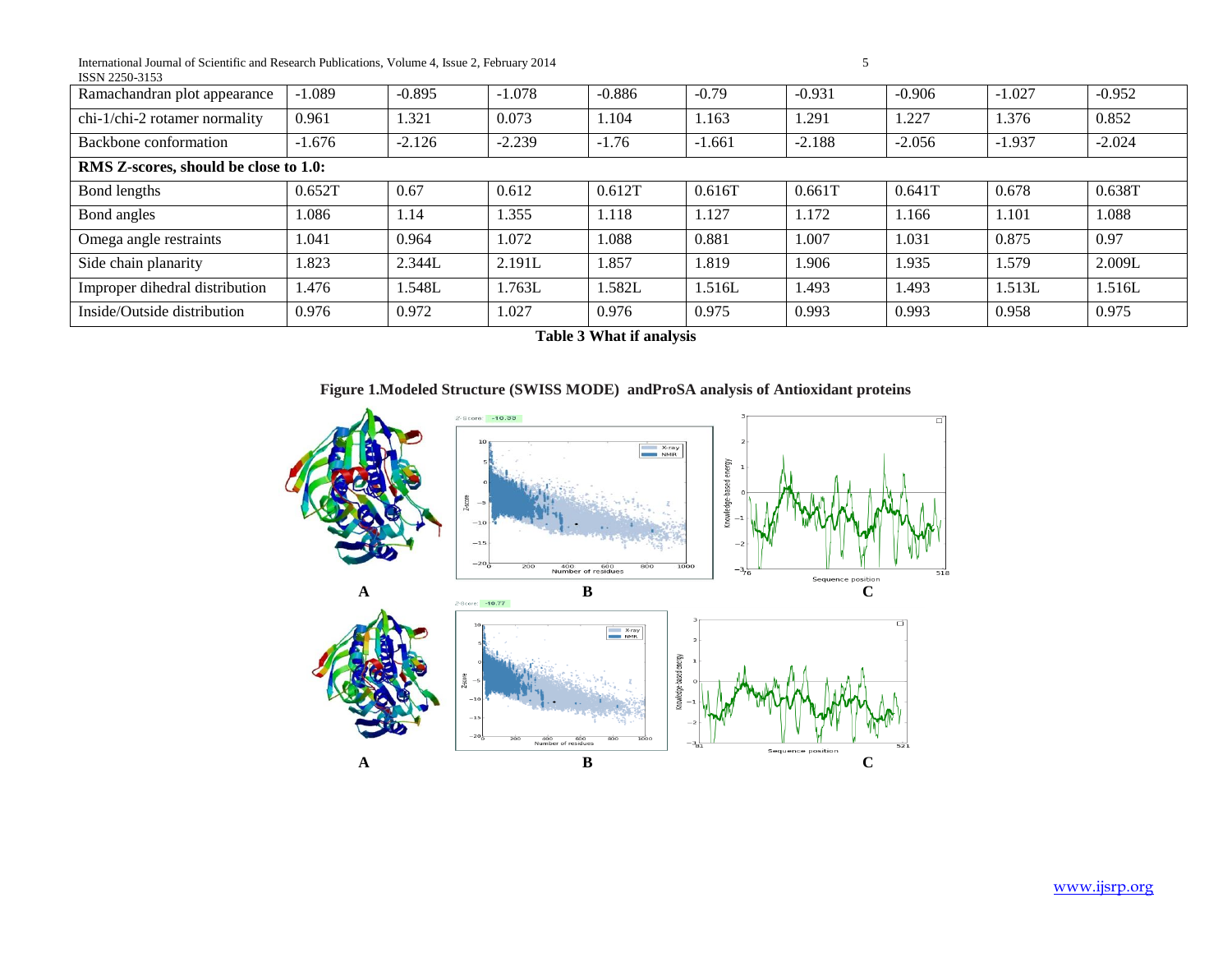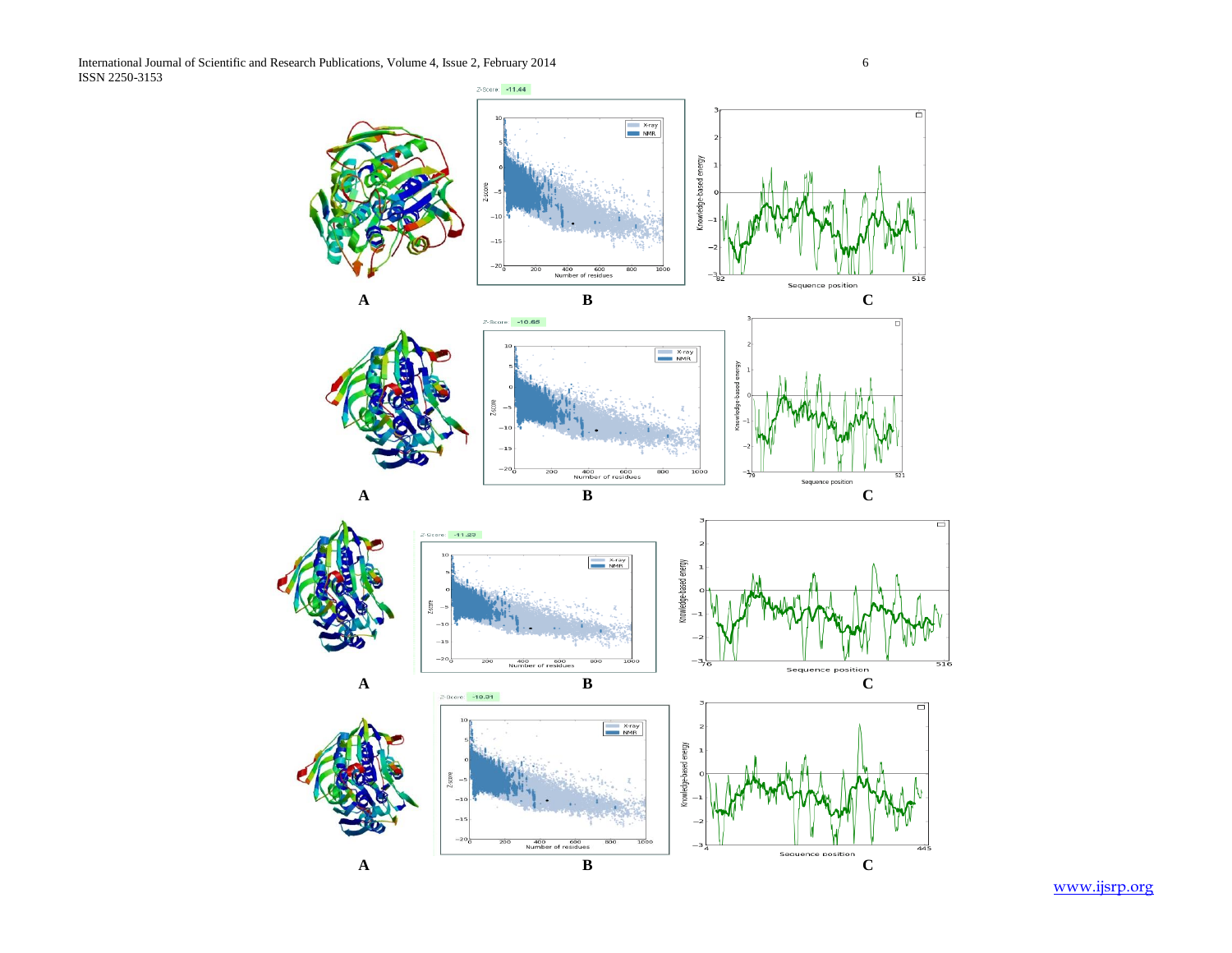$Z$ -Score:  $-10.4$ ा X-ray<br>NMR  $-15$ 400 600<br>Number of reside Sequence position **A B C**  $Z-Score$ : -10.99  $\frac{X-ray}{NMR}$ nergy  $^{-15}\,$  $^{-20}$ 400 600<br>Number of residues Sequence position **A B C**  $\overline{\mathsf{d}}$ X-ray<br>NMR yane  $-20$ 400 60 Sequence position **A B C**